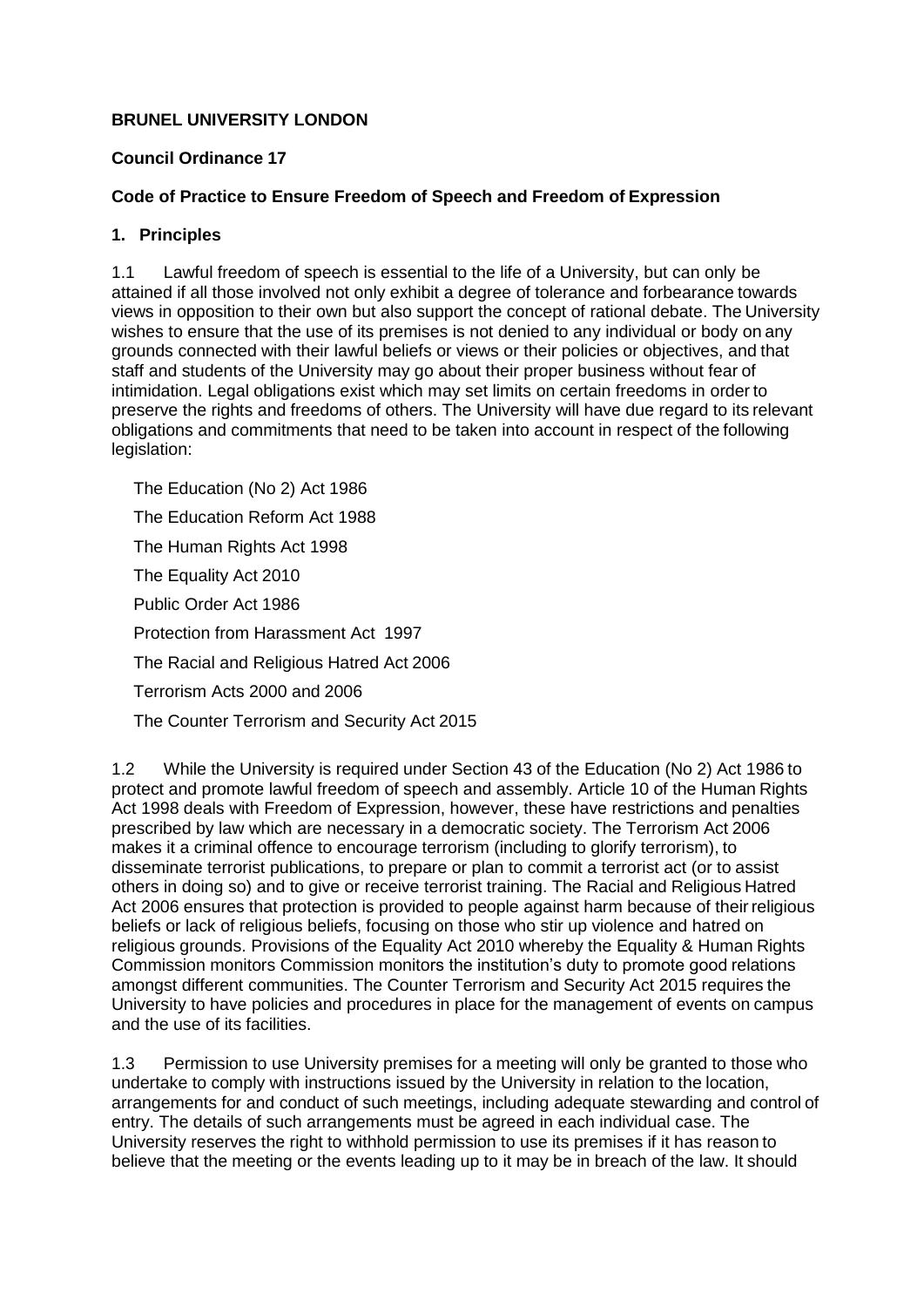be noted that a speaker who, for example, incites an audience to violence or to breach of the peace, or to racial hatred, transgresses the bounds of lawful speech.

1.4 All of the procedures noted below are subject to the normal legal and safety requirements relating to use of University premises.

# **2. Scope and Application**

This Code applies to all meetings and events (including lectures, seminars, committee meetings and musical and theatrical performances) on any premises wherever situated, of which the University has title or possession, by freehold, leasehold, licence or otherwise, including its halls of residence, Chaplaincy and prayer rooms.

2.1 The Code also applies to any activities in which students, staff, visitors and other members of the University engage in, anywhere on the University's premises as defined above. This includes external venues hired in the name of the University or that or the Union of Brunel Students.

2.2 The Code is not intended to apply to lectures, seminars and tutorials that directly relate to a formal course of study or research conducted by members of the University staff. The Secretary to Council will determine whether and such event is outside the scope of this Code.

## **3. Responsibilities of the University**

3.1 The University is responsible for upholding and maintaining the principles set out in Section 1 of this Code.

3.2 The Secretary to Council will prescribe procedures to ensure events conform to the terms set out in this Code.

3.3 The University reserves the right of final decision about admission or exclusion of any person, including press, television and broadcasting personnel, in respect of any event covered by this Code.

3.4 The University reserves the right to refuse or withdraw permission for an event to take place or close an event once it has begun.

3.5 The following list, which is not exhaustive, provides examples of the kinds of circumstances in which a decision to refuse or withdraw permission for, or to close, an event might be taken:

- i. Where the bounds of lawful free speech are exceeded or thought likely to be exceeded such as by incitement to commit crimes or breach of the peace;
- ii. where physical harm to persons, damage to University property or a breach of the peace is taking place or thought likely to take place;
- iii. where the frequency of bookings made by an individual or organisation seems calculated to inhibit access of others to the University's facilities;
- iv. if unlawful acts are likely to take place, or indeed are taking place, as a result of the event in question;
- v. where the speaker has a history of denying free speech to others or has otherwise engaged substantially in activities which are inimical to the values which this Code seeks to uphold, as set out in the principles.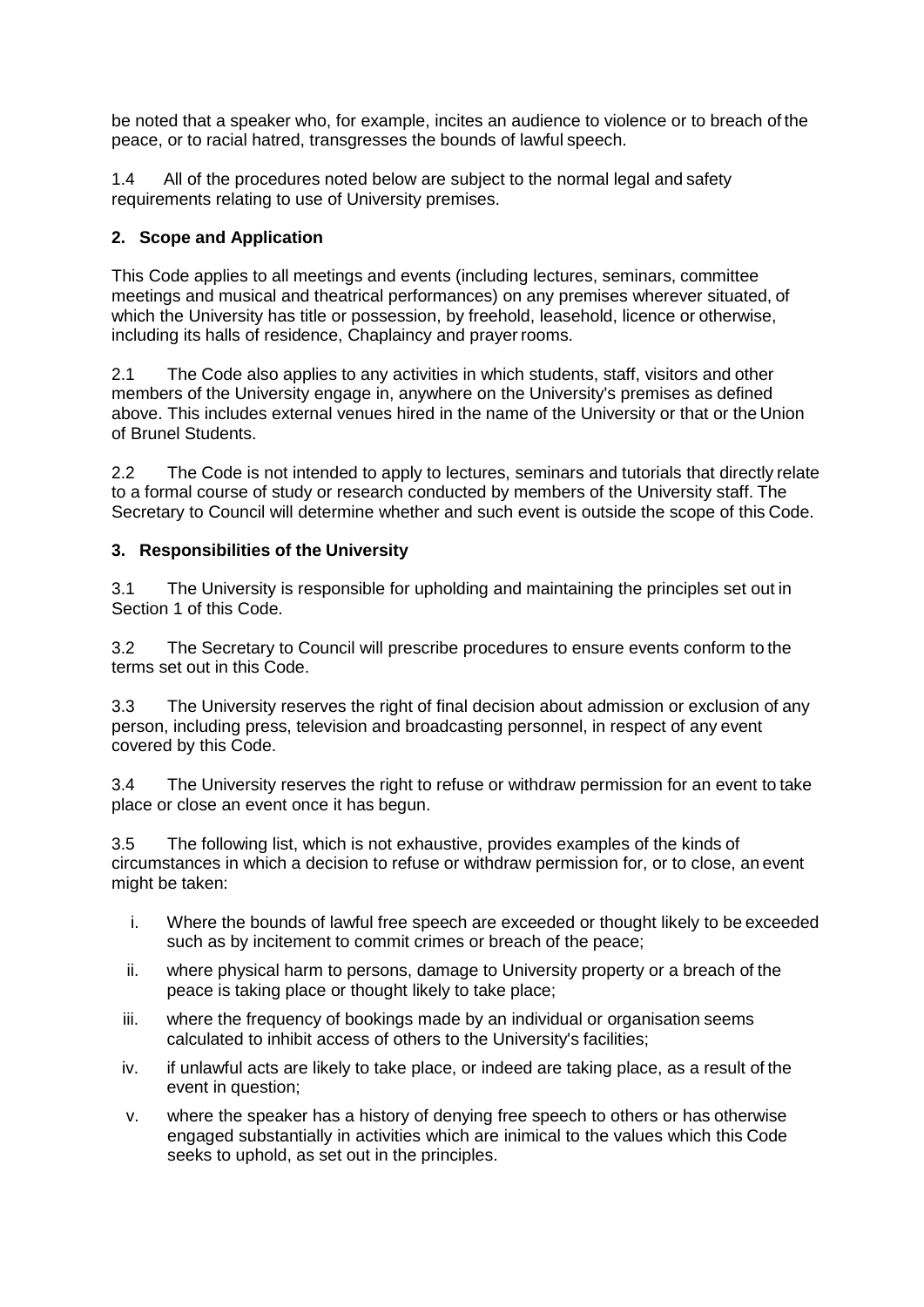3.6 In order to enable an event to proceed, the University may need to impose conditions. For example, in certain circumstances, measures such as the hiring of professional security staff or ticketing of an event may be required. Costs will in principle fall to the organiser of an event.

3.7 The Head of Security, or his or her nominee, will normally be responsible for the security arrangements for any event that he or she considers to pose a security or safety risk to any person, building or facility at the University. He or she will act as the main point of contact for any necessary dealings with the police. In addition, where security-related decisions need to be taken at very short notice – such as once an event is under way - the Head of Security or his or her nominee has delegated authority to cancel, postpone or close an event, or impose whatever restrictions are necessary to ensure security and safety.

3.8 The University has a duty to ensure that its facilities are not used to in a way that might run the risk of harming persons at the University, used to promote violent extreme views, provide a platform for a proscribed terrorist organisation or to facilitate other criminal or public order offences. When deciding whether or not to host a particular speaker, the University will consider carefully whether the views being expressed, or likely to be expressed, constitute extremist views that *inter alia* cause harm or risk drawing people into terrorism or are shared by terrorist groups. In these circumstances the event will not be allowed to proceed unless such risk can be fully mitigated.

3.9 One such circumstance where the event in question might be mitigated is where arrangements can be made to allow these views to be challenged with opposing views as part of that same event. Guidance on how such an event may be conducted is set out at Appendix A-Facilitating debate at the University.

# **4. Responsibilities of event organisers**

4.1 Any event organiser, including any member or society of the Students' Union or other individual or group which wants to use the University's facilities to organise or sponsor an event, must:

- i. Comply with this Code and any prescribed procedures or measures which the University puts in place for the organisation, publicity and management of the event in question;
- ii. give the University's Events Office at least ten working days in advance of the date on which the event will take place, full details of the event, including an assessment of any risks - for example to free speech or security - envisaged. Tentative bookings may be made without details being supplied as soon as an event is conceived, but it is the organiser's responsibility to provide full details by the deadline. Where this is not done, events will in principle be automatically cancelled.
- iii. pay any reasonable fee that the University may charge for the use of a room, facility or service, which may include the hiring of additional security personnel.

4.2 The organisers will be expected to co-operate with arrangements the University wishes to put in place to allow a full debate where views may be challenged as outlined in section 3.9. Guidance on how such an event may be conducted is set out at Appendix A- Facilitating debate at the University. It is expected that any speaker at the University can be questioned or challenged by the audience. Therefore, the speaker(s) and the organisers are expected to be receptive to any such challenge and allow the meeting to be conducted in an orderly manner.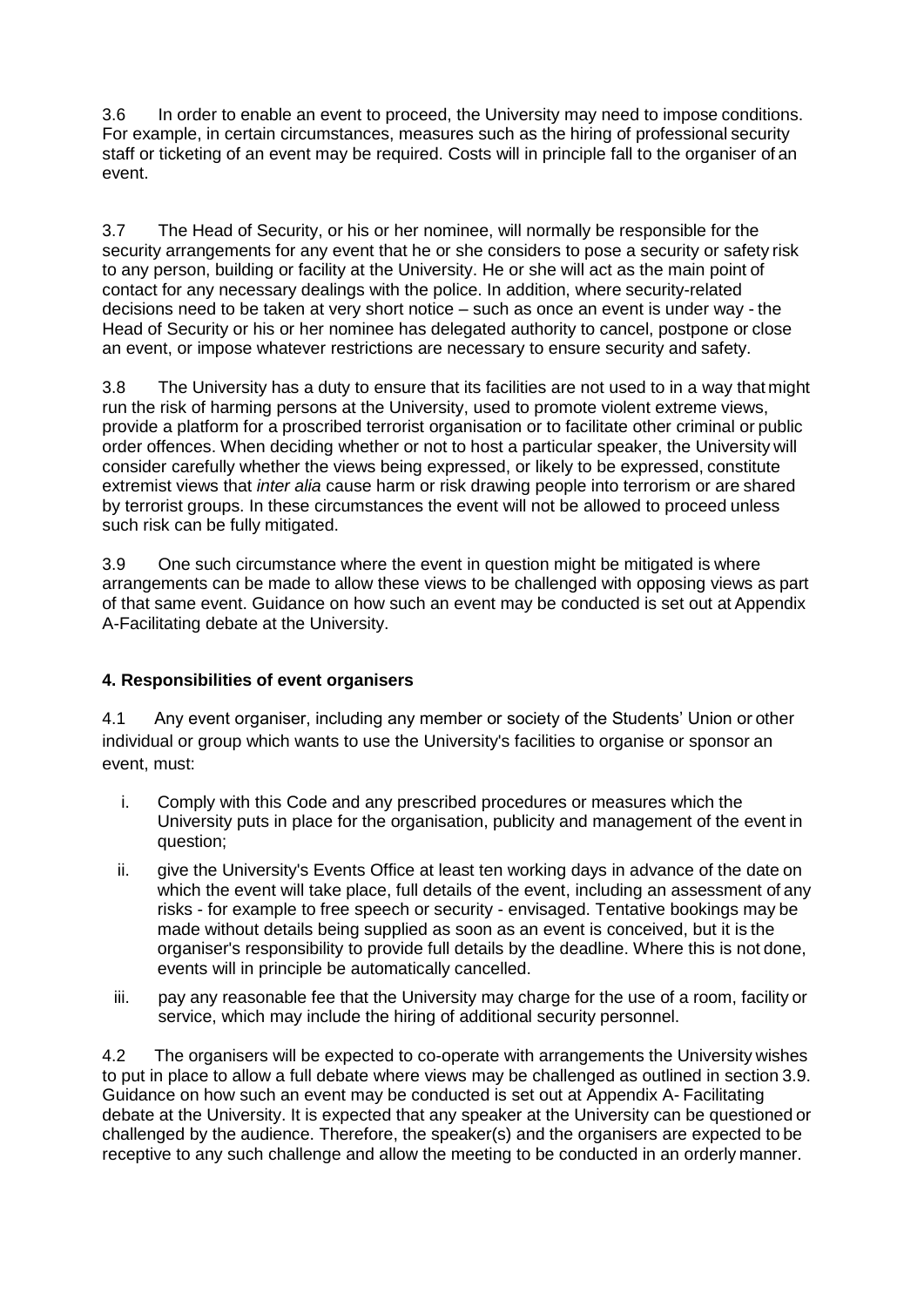# **5. Procedures**

5.1 These procedures relate to meetings and other activities on University premises which might be deemed controversial by the nature of the speakers present or by the views which might be expected to be expressed.

5.2 Appeals against the ruling of the Secretary to Council may be made to a special committee comprising at least three members of Council and one member of the Executive Board.

5.3 Bookings for meetings will be accepted from members of staff and registered students of the University, and should be made with the Secretary to Council or his/her nominee by completing the [Freedom of Speech form / Freedom of Expression](http://www.brunel.ac.uk/about/documents/docs/Freedom-of-Speech-Form-April-2019.docx) form.

5.4 Bookings involving speakers from outside the University must be made no more than three months and no less than ten working days in advance of the meeting.

5.5 Organisers of meetings and other activities covered by these guidelines will be required at the time of booking:

- i. To notify the University of the names of all speakers;
- ii. to notify the University of the purpose of the meeting or activity and the title of any lecture/talk.

5.6 Organisers of meetings and other activities covered by these guidelines will also be required at the time of booking to specify whether the meeting or activity will be:

- i. restricted to members of the club, society or other identifiable group; or
- ii. open to all members of the University only; or
- iii. an open meeting with an external audience invited.

5.7 Details of how entry will be controlled must be given and must be acceptable to the University:

- i. To indicate the intended starting and finishing times of the meeting or activity;
- ii. to indicate to the best of their knowledge the likely numbers who will attend the meeting or activity;
- iii. to provide an outline of the activities to take place during the meeting;
- iv. to designate a named person who should be a member of staff or student of the University who will liaise with the University authorities and be responsible for ensuring compliance with this Code, and any other regulations of the University, any instruments of government and with the law of the land.

5.8 Organisers will be required to appoint sufficient stewards to a number approved by the University to assist them to conduct an orderly meeting. Names and contact addresses of the stewards must be notified to the Secretary to Council at least one week before the meeting.

5.9 Organisers must ensure that nothing in the preparations for or conduct of a meeting or activity infringes the law. Additionally, the University has policies to ensure that events shall be free from any form of segregation which organisers are expected to adhere to.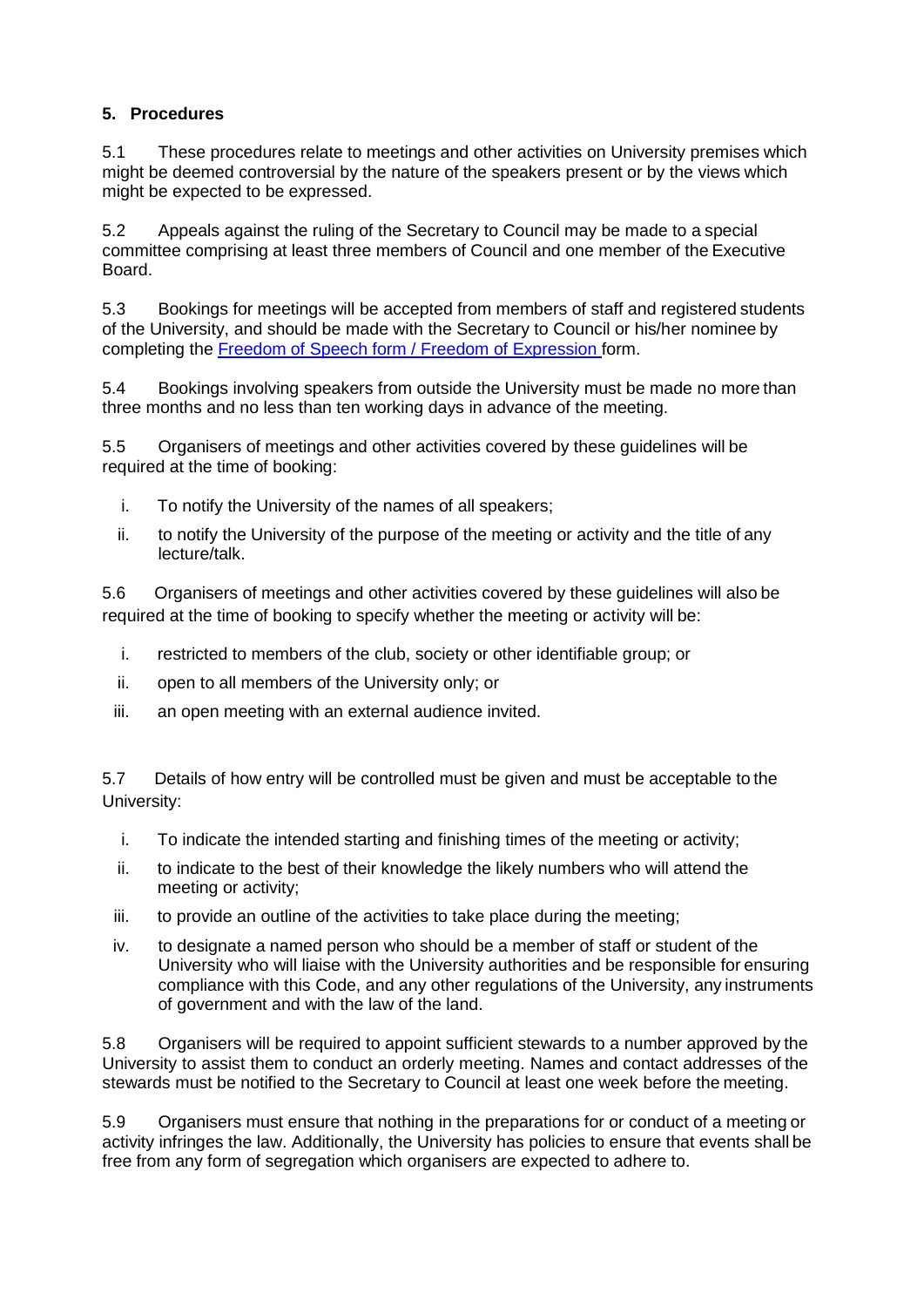- 5.10 Organisers will be required during the meeting:
	- i. To maintain order;
	- ii. to take steps to avoid disorderly conduct;
	- iii. to allow reasonable heckling, but to require any person or persons heckling at a meeting in such a manner as to prevent the conduct of business to desist from doing so, and, if necessary, to call the University's agents to remove such person or persons from the meeting;
	- iv. to ensure that the conduct of any person attending or addressing the meeting does not infringe the law and if necessary to call the University's agents to remove such person or persons from the meeting.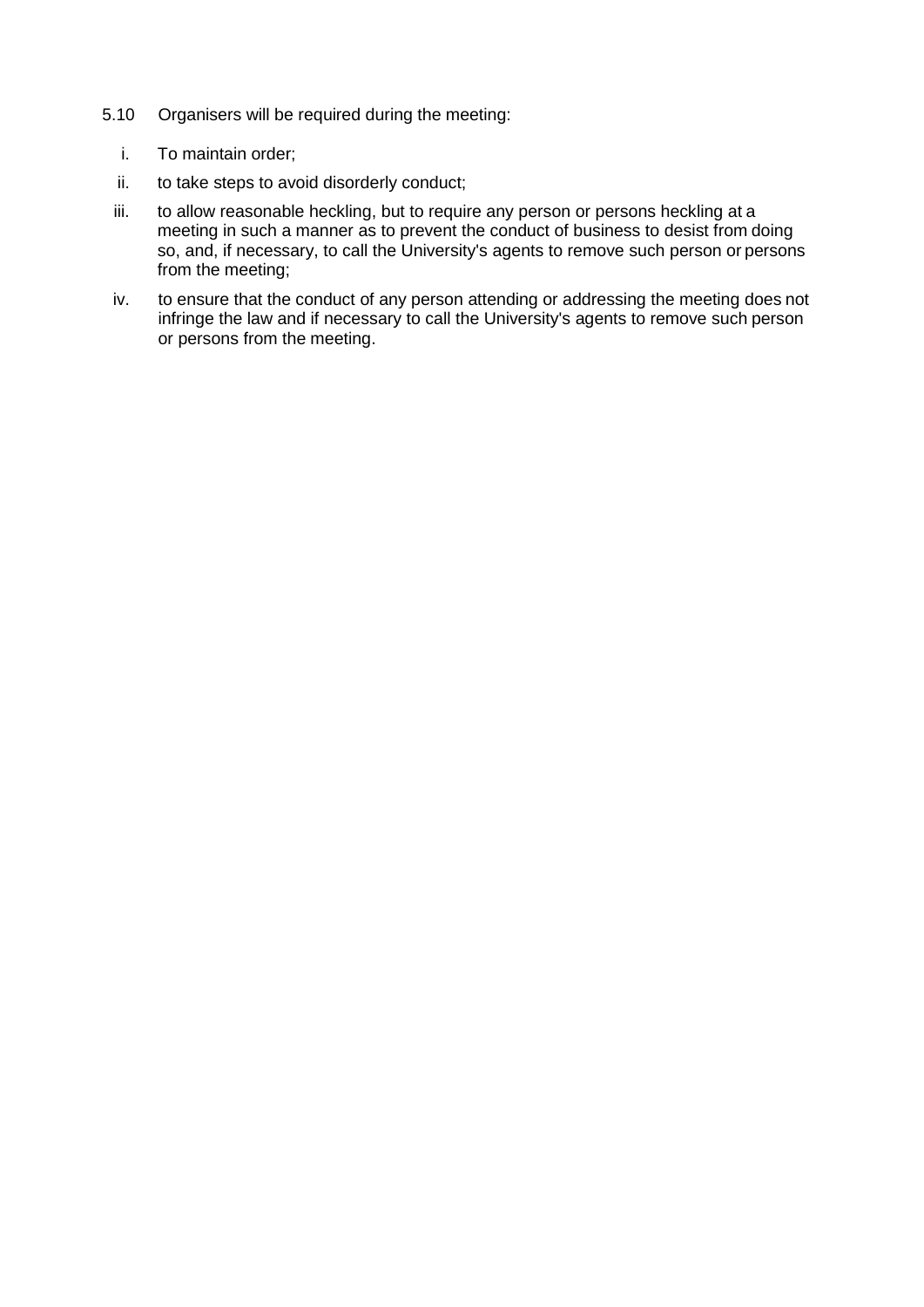5.11 Any variation in the arrangements for the meeting or activity should be notified to the University in advance of the meeting in sufficient time to enable the University to satisfy itself that the revised arrangements are satisfactory. Any changes in the arrangements for the meeting which have not been notified to the University may be deemed to be a reason for cancellation by the University.

5.12 The Secretary to Council will endeavour to ensure that organisers receive reasonable notice of a decision to cancel a meeting or activity. It is the responsibility of the organiser of the meeting or activity to ensure that those who may have been expected to attend are notified of its cancellation.

5.13 No food or drink, alcoholic or otherwise, or any receptacle, containers or other implements which could be used as missiles may be taken into a meeting. Coats, bags, etc, must be deposited in the room provided for this purpose which will be under the control of a steward. Banners and flags on poles may not be taken into a building where a meeting or activity is taking place and must not be used elsewhere on University premises in a manner likely to cause injury or damage, or to incite actions leading to injury or damage.

5.14 No member of the press, radio or television shall be admitted to any meeting or activity without the prior approval of the Secretary to Council.

5.15 The University reserves the right to decide which room shall be used for a particular meeting and to make any arrangements which appear necessary for the security and safety of people, property or premises. The cost of any arrangements made by the University may be charged to the organisers. The event shall only proceed when the University is satisfied with all arrangements relating to the security and safety of people, property or premises.

5.16 The Secretary to Council is empowered to cancel a meeting or activity if she is not satisfied that the organisers of the meeting are willing or able to comply with the conditions specified for that meeting or activity.

5.17 The Secretary to Council and/or her nominee may be present at, and is empowered to bring to an end, any meeting or activity if there is felt to be a risk to the safety of the speaker or any other person, or that the law has been or may be about to be breached.

5.18 The Secretary to Council or her nominee may summon assistance from other members of the University or from the police if this appears necessary to secure the orderly conduct of the meeting or activity or access to or from the meeting room. The cost of such assistance may be charged to the organisers.

5.19 In the event of any damage to University property arising out of the meeting or events connected with it, the cost of such damage may be charged to the organisers.

5.20 In addition to organisers of meetings or activities specified above, this Code covers the conduct of all persons connected with the meeting or activity. Infringements of or departures from these procedures will render those responsible subject to University disciplinary procedures. If any such action involves infringements of the criminal law which are being pursued by the police or other civil authorities, University disciplinary proceedings will normally be suspended pending the outcome of such proceedings.

5.21 The University reserves the right to limit the number of bookings accepted in any session for meetings or activities deemed controversial.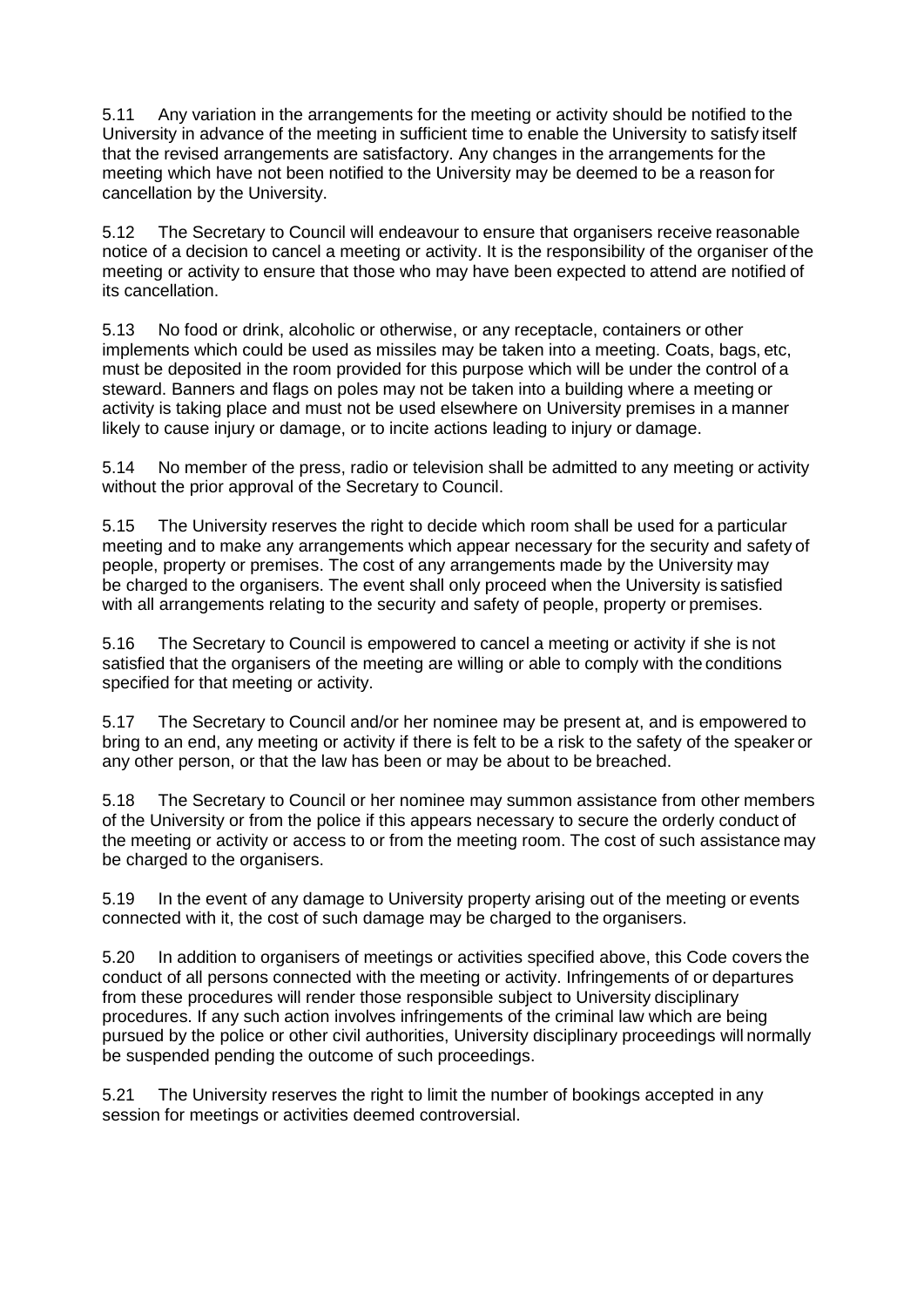NOTE: If the staff designated to accept bookings on the University's behalf have any reason to think that there may be a breach of the peace or any problems, difficulties or disturbances if the event or meeting takes place, they shall immediately refer the matter to the Secretary to Council (or in his/her absence the Chief Operating Officer). The decision whether or not any particular application should be approved shall then rest with the Secretary to Council (or the Chief Operating Officer) who will take into account the requirements of the Education (No 2) Act 1986 and other relevant legislation, the principles and conditions laid down in this Code and the maximum capacity of the areas available for the event and other safety factors as advised by the University's Safety/PREVENT Advisor.

The University policies and procedures which relate to this Code of Practice include the following:

## -Equality and Diversity Statement

<https://www.brunel.ac.uk/about/documents/pdf/equality-and-diversity-strategy-2015-to-2020.pdf>

#### -Anti-Harassment Statement

[http://www.brunel.ac.uk/about/administration/equality-and-diversity/anti-harassment-](http://www.brunel.ac.uk/about/administration/equality-and-diversity/anti-harassment-statement) [statement](http://www.brunel.ac.uk/about/administration/equality-and-diversity/anti-harassment-statement)

- -Room Booking Procedure
- -Prayer Room Management Protocol
- -Hire of Facilities Agreement

The University will regularly review these procedures and specific events to ensure that they serve the needs of the University community.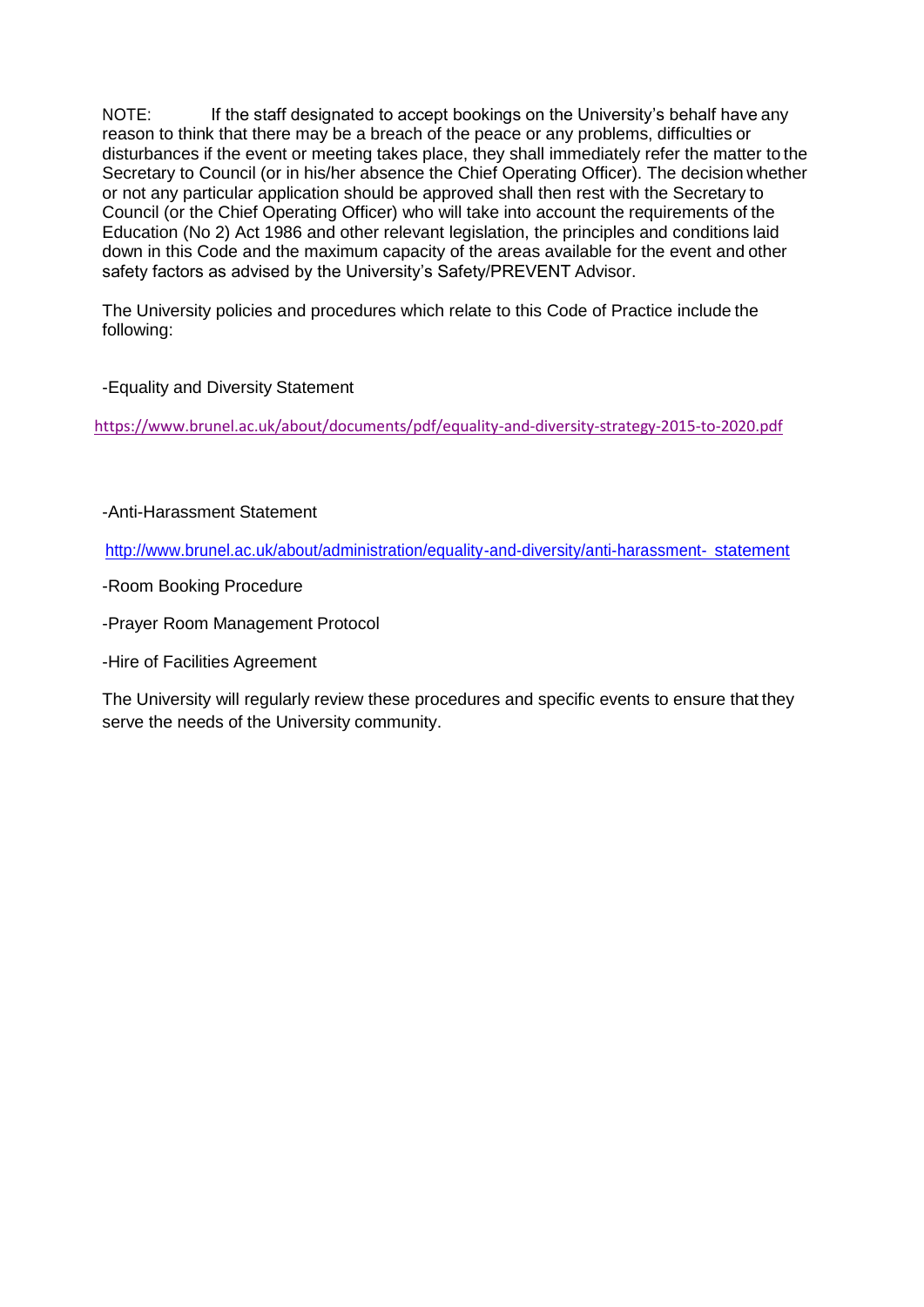# **Appendix A**

# **Facilitating debate at the University**

1. As set out in section 3.8 and 3.9 of the Code of Practice to Ensure Freedom of Speech and Freedom of Expression, the University has a duty to ensure that its facilities are not used to in a way that might run the risk of harming persons at the University, used to promote violent extreme views, provide a platform for a proscribed terrorist organisation or to facilitate other criminal or public order offences. When deciding whether or not to host a particular speaker, the University will consider carefully whether the views being expressed, or likely to be expressed, constitute extremist views that *inter alia* cause harm or risk drawing people into terrorism or are shared by terrorist groups. In these circumstances the event will not be allowed to proceed unless such risk can be fully mitigated. One such circumstance where the event in question might be mitigated is where arrangements can be made to allow these views to be challenged with opposing views as part of that same event. Set out below is guidance on how such an event may be conducted.

2. There are many different debating formats each with their own rules. This procedure does not intend to issue guidance on precisely how a debate should be structured but the arrangements that need to be put in place in order for views to be formally challenged.

3. It is expected that any speaker at the University can be questioned or challenged by the audience. This will not require that a formal request is made to challenge a speaker or speakers with opposing views and the event organisers will be expected to ensure that such issues can be raised whilst maintaining the orderly conduct of the meeting as required in paragraph 5.10 of the Code of Practice to Ensure Freedom of Speech and Freedom of Expression.

4. In the event that a formal request is made to challenge a speaker or speakers with opposing views as part of that same event, the person(s) making the request is expected to:

- i. To notify the Secretary to Council of the names of all opposing speakers;
- ii. to notify the Secretary to Council of the purpose of making the request.

5. The organisers of the meeting will be notified of the request to challenge a speaker whether it will be necessary to make any changes to the plans for the event in respect of:

- i. Changing the proposed venue;
- ii. enhancing the stewarding or security arrangements;
- iii. restricting attendance to members of the club, society or other identifiable group;
- iv. restricting attendance to members of the University only.

6. For any meeting where there will be opposing speakers a Debate Convenor will need to be appointed to oversee the conduct of the meeting and, when appropriate and with the agreement of the organisers, act as Chair.

7. The Debate Convenor will be appointed by the Secretary to Council.

- 8. Those eligible to be Debate Convenors are listed below:
	- i. -Members of academic or professional staff;
	- ii. -Students nominated by the President of the Union of Brunel Students;
	- iii. -Members of staff whose role within the University encompasses pastoral responsibilities for students.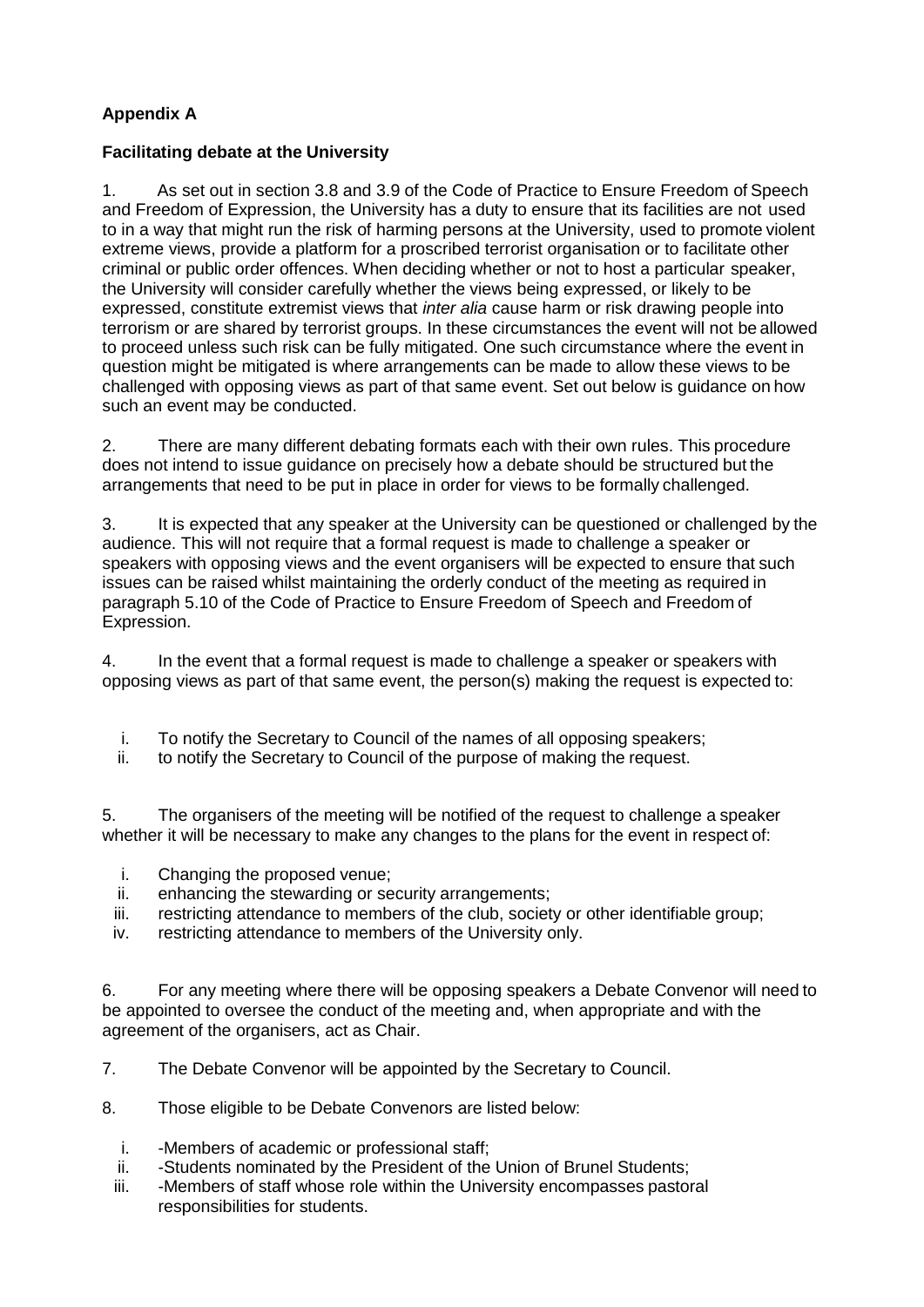9. The Debate Convenors will be expected to have undertaken some training on chairing meetings or hosting a debate.

10. The President of the Union of Brunel Students will provide the Secretary to Council with a list of those students s/he wishes to nominate to be Debate Convenors at the start of each academic year. This list will have to identify the training that the nominee has received on chairing meetings or hosting a debate.

- 11. The Debate Convenors will be required during the meeting:
	- i. To maintain order;
	- ii. instruct the organisers to take steps to avoid disorderly conduct;
	- iii. to allow reasonable heckling, but to require any person or persons heckling at a meeting in such a manner as to prevent the conduct of business to desist from doing so, and, if necessary, to call the University's agents to remove such person or persons from the meeting;
	- iv. to ensure that the conduct of any person attending or addressing the meeting does not infringe the law and if necessary to call the University's agents to remove such person or persons from the meeting;
	- v. draw the meeting to a close at an appropriate point.

12. Organisers will remain responsible for appointing sufficient stewards to a number approved by the University to assist them to conduct an orderly meeting.

13. Organisers must ensure that nothing in the preparations for or conduct of a meeting or activity infringes the law. Additionally, the University has policies to ensure that events shall be free from any form of segregation which organisers are expected to adhere to.

14. The decision as to whether a meeting can take place rests entirely with the Secretary to Council. The Secretary to Council and/his or her nominee may be present at, and is empowered to bring to an end, any meeting or activity if there is felt to be a risk to the safety of the speaker or any other person, or that the law has been or may be about to be breached.

#### Information on Debating

For information on British debating, see the [British Debate website](http://www.britishdebate.com/) [http://www.esu.org/.](http://www.esu.org/)